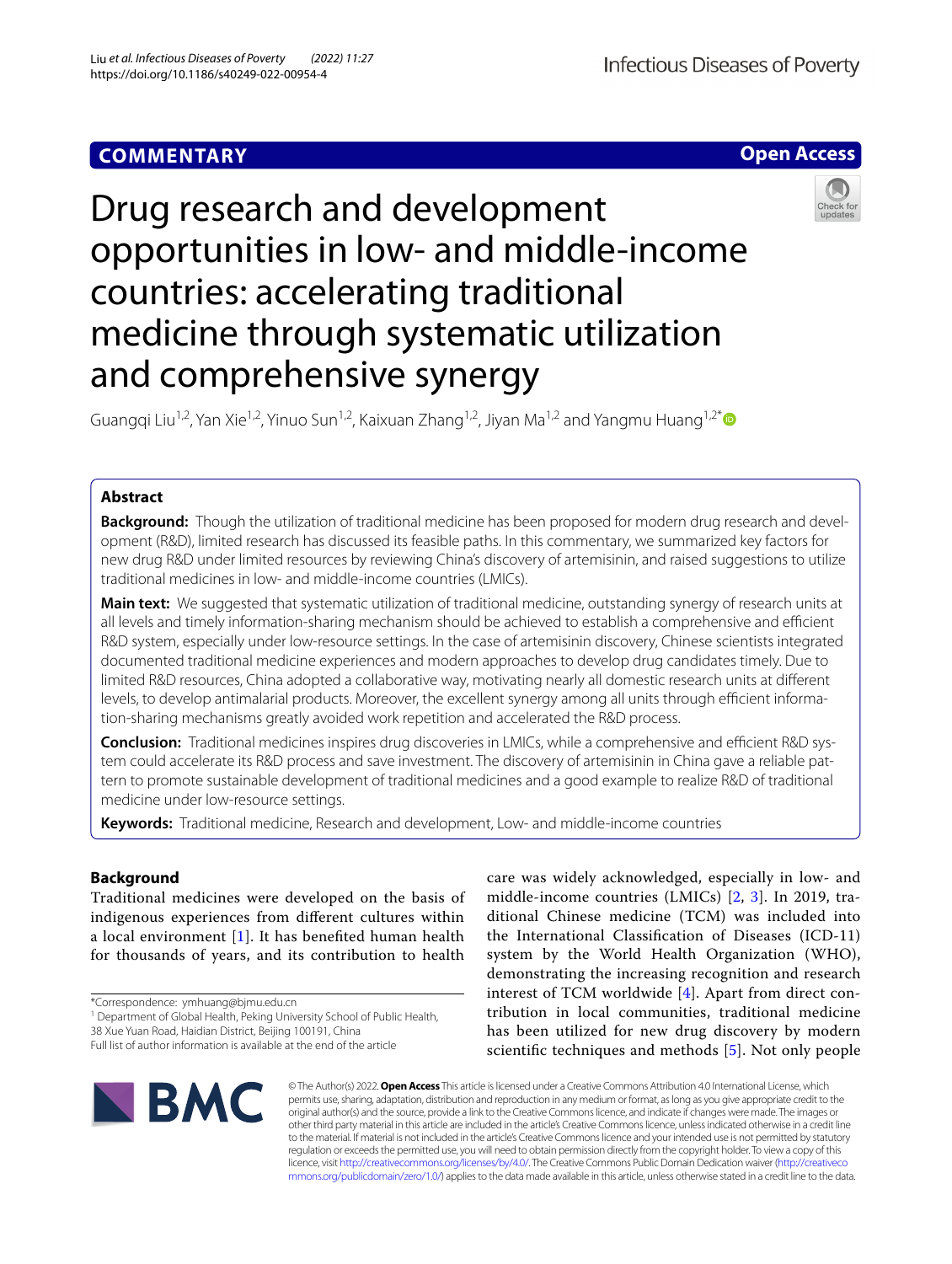worldwide could beneft from the research and development (R&D) of traditional medicine products, but also LMICs could consider the industrialization of traditional medicine products as an economic growth point and a sign of infuence [[6\]](#page-3-5).

With the growing consensus about the tremendous potential of traditional medicine to advance human health, a systematic and adaptive R&D model should be established to guide the process in LMICs. Evidence showed that many LMICs, including Vietnam, India, Turkey, Mexico, Tanzania and so on, possessed abundant traditional medicine resources, but the R&D of traditional medicine in most countries were in early stage due to social and economic restrictions [[7\]](#page-3-6). Some scientists argued that a more collaborative interaction among multi-level public and private sectors are needed to transform rich natural resources into products, and suggested that the research infrastructure should be improved to act as the drug development pipeline [\[8](#page-3-7)].

In China, traditional medicines have been valued by researchers from both public and private sectors and has inspired plenty modern drug discoveries, which set good examples for integrating modern sciences and traditional medicines [[9\]](#page-3-8). Several new drugs developed from TCM have been modernized and contributed to a wide population range, such as the artemisinin for treating malaria [\[10](#page-3-9)]. Artemisinin-based combination therapy was acknowledged by WHO in the guidelines for the treatment of malaria (3rd edition) and has saved millions of lives worldwide  $[11]$  $[11]$ . The research and industrialization of artemisinin accumulated valuable experiences for developing other traditional medicines in LMICs.

The aim of this study was to raise suggestions to accelerate new drug R&D from traditional medicine under low-resource settings. This study took the successful discovery of artemisinin as an example and determine key factors to promote the vitality of traditional medicine in LMICs.

#### **Main text**

Like other LMICs, China started new drug R&D under low-resource settings. China discovered artemisinin not only based on valuable experiential wisdom of TCM, but also relied on a government-led R&D pattern. Based on the accumulated experience from TCM and productive synergy among multiple departments, China discovered the amazing efectiveness of artemisinin as a novel cure against malaria. Three key factors towards success are still inspiring nowadays, including scientifc utilization of traditional medicine, comprehensive synergy of all research units and efficient information-sharing mechanism.

## **Targeting potential drugs from traditional medicine by modern methods**

In pharmaceutical industry, the drug discovery process was acknowledged as expensive, risky and inefficient. Under the surveillance of national drug regulatory agency and WHO, all new drug R&D should stick to standard drug development and approval process, including preclinical studies and 3 phases of investigational clinical trials [[12\]](#page-3-11). However, cases from China and other countries proved that traditional medicine could expedite the R&D process and save investment. In the case of artemisinin discovery, Chinese scientists quickly targeted drug candidates based on TCM resources and adhered to modern drug R&D procedures to develop drug candidates quickly (as shown in Fig. [1](#page-1-0)).

With profound knowledge of traditional medicine, Chinese scientists screened over 40,000 herbs and compounds from TCM books and collected folk remedies. After concluding the current evidence, 10 key herbs including Qinghao (Chinese name of *Artemisia annua* Linn, raw material of artemisinin) were selected for further research. Qinghao has been used for more than 2,000 years in China and its antimalarial efects was frst recorded about 1,600 years ago in Ge Hong's "A Handbook of Prescriptions for Emergencies" [[13](#page-3-12)]. While extracting purifed ingredient from Qinghao extraction, Youyou Tu was inspired by TCM literature and used low-temperature ethyl ether extraction instead of boiling extraction methods to protect the active ingredient.

<span id="page-1-0"></span>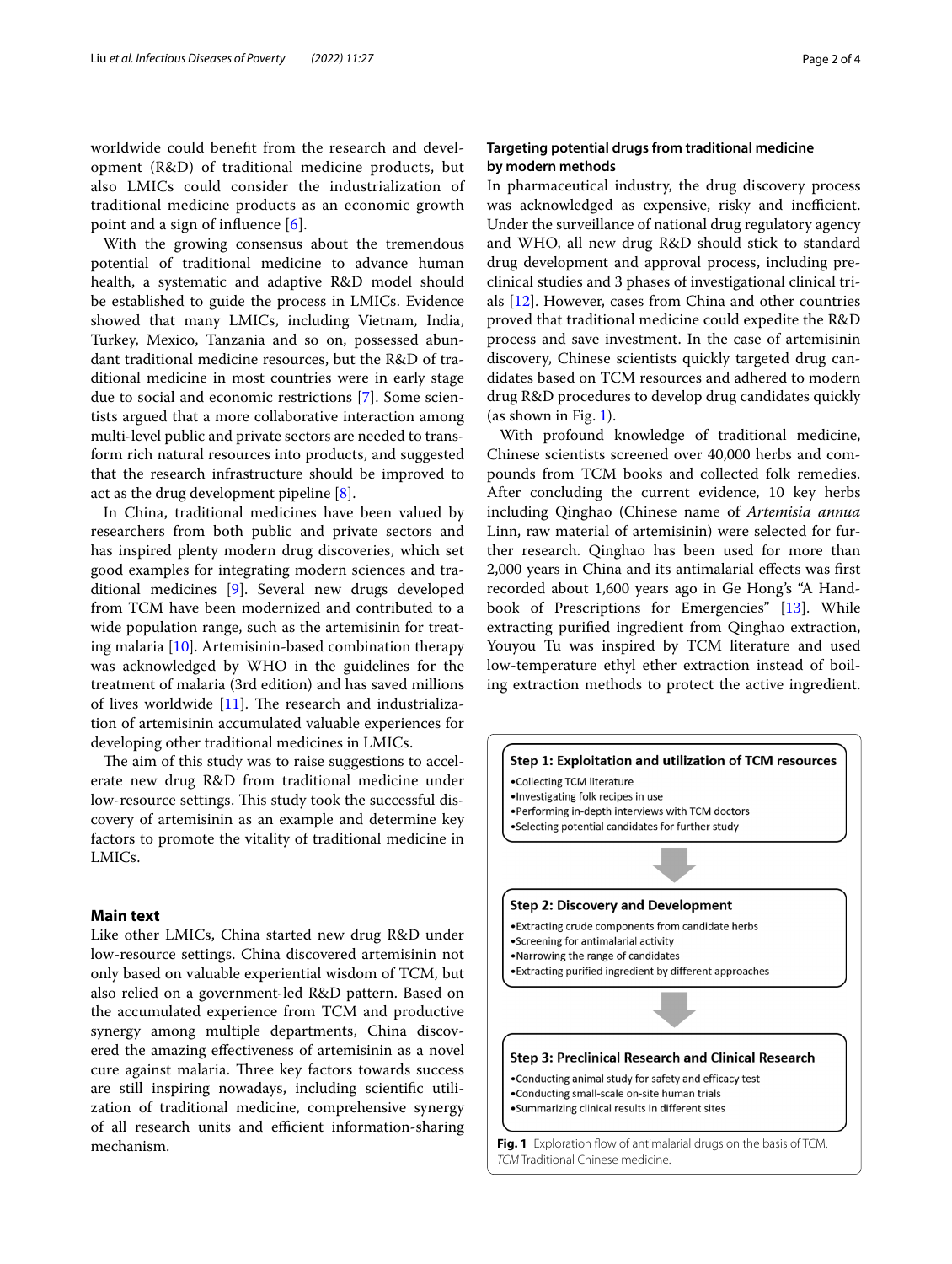Also, animal experiments were used for safety and efficacy tests. The low-temperature ethyl ether extract of Qinghao showed 100% inhibition against mouse malaria, *Plasmodium berghei*.

Many LMICs were gradually aware of the value of traditional medicine. To efectively utilize traditional medicine, other LMICs could apply the exploration fow of artemisinin into their drug discovery process. It is worth noting that documented materials, folk practices and interviews from TCM doctors were equally valuable and they could provide evidence from diferent perspectives, including efficacy and safety.

## **Establishing a cross‑department and cross‑region collaboration system**

The inspirations from traditional medicine provided good foundation for new drug R&D process. However, the inadequate social and economic development of LMICs resulted in the shortage of funds and talents in related industries and greatly impeded the R&D process. A comprehensive collaboration system should be established to mobilize resources, while government should play a leading role in promoting synergy among all parties.

In the 1970s, China possessed extremely limited R&D resources and adopted a collaborative way to develop antimalarial products, which motivated nearly all domestic research units at different levels and departments. The national leadership group for malaria control and prevention drug research (set up on May 23, 1967, therefore referred to as National 523 Office) was established to take charge of research plan implementation and collaboration among regions and departments. The National 523 Office was composed of six sectors, including the State Scientifc and Technological Commission, the General Logistics Department of Chinese People's Liberation Army, Science, Technology and Industry Commission for National Defense, Ministry of Health, Ministry of Chemical Industry, and the Chinese Academy of Sciences. Each sector would designate focal points to be responsible for communication with National 523 Offices and implementation of all tasks in their subordinate units in a timely manner. Dozens of research institutions were organized by National 523 Office and Provincial 523 offices, including scientific research centers, medical colleges, and pharmaceutical manufacturing facilities.

Traditional medicine was viewed as one of the research paths and a public private partnership was established to promote its development and industrialization. To overcome the challenge of producing artemisinin, the National 523 Office arranged for additional cooperation among institutions, medical colleges, and private enterprises [[14\]](#page-3-13). In the industry-university-research cooperation chain, universities conducted clinical trials and provided convincing observation data about artemisinin's efects against falciparum malaria; research institutes were engaged in structural analysis of artemisinin, and proposed that its possible structural formula contained lactone peroxide; while pharmaceutical manufacturing facilities carried out investigations on raw materials and quality standards, etc.

During the process, government departments collected research information from all sectors and served the whole industry chain by providing clear division and guidance. This government-led and mission driven R&D pattern could be used to establish a comprehensive and efficient R&D system for resource limited settings. This collaboration system has also been seen during the COVID-19 period domestically and globally to accelerate the R&D process.

## **Promoting synergy through efficient information-sharing mechanisms**

A productive collaboration system would not only rely on the commitment of government, but also build on efficient information-sharing mechanisms to promote synergy. Cross-region collaboration needed regular communications to avoid work repetition and share recent breakthroughs. China's research on artemisinin set a good example in the 1970s. After Youyou Tu reported the discovery of Qinghao, China's National 523 Office and professional groups attached great importance and promoted the information sharing among all research units and adjusted research directions. The information exchange among provinces ensured that all research centers progressed based on the latest breakthroughs and the synergy raised the efficiency of all researches.

Nowadays, with the development of communication technologies, information and progress could be exchanged online instead of by offline meetings, which was much more time-saving and convenient. With the help of emerging communication tools, LMICs could establish a more efective information-sharing mechanisms to promote R&D collaborations.

#### **Conclusions**

The discovery of artemisinin not only contributed to the reduction of malaria mortality globally, but also set an example for R&D of traditional medicine under lowresource settings in LMICs. Through collecting related records, screening promising candidates and identifying active ingredients, researchers could take advantage of ancestors' wisdom in traditional medicine and explore new drugs. However, new drug development required multidisciplinary talents and massive fnancial support. Under low-resource conditions, China achieved outstanding innovative development of antimalarial drugs,